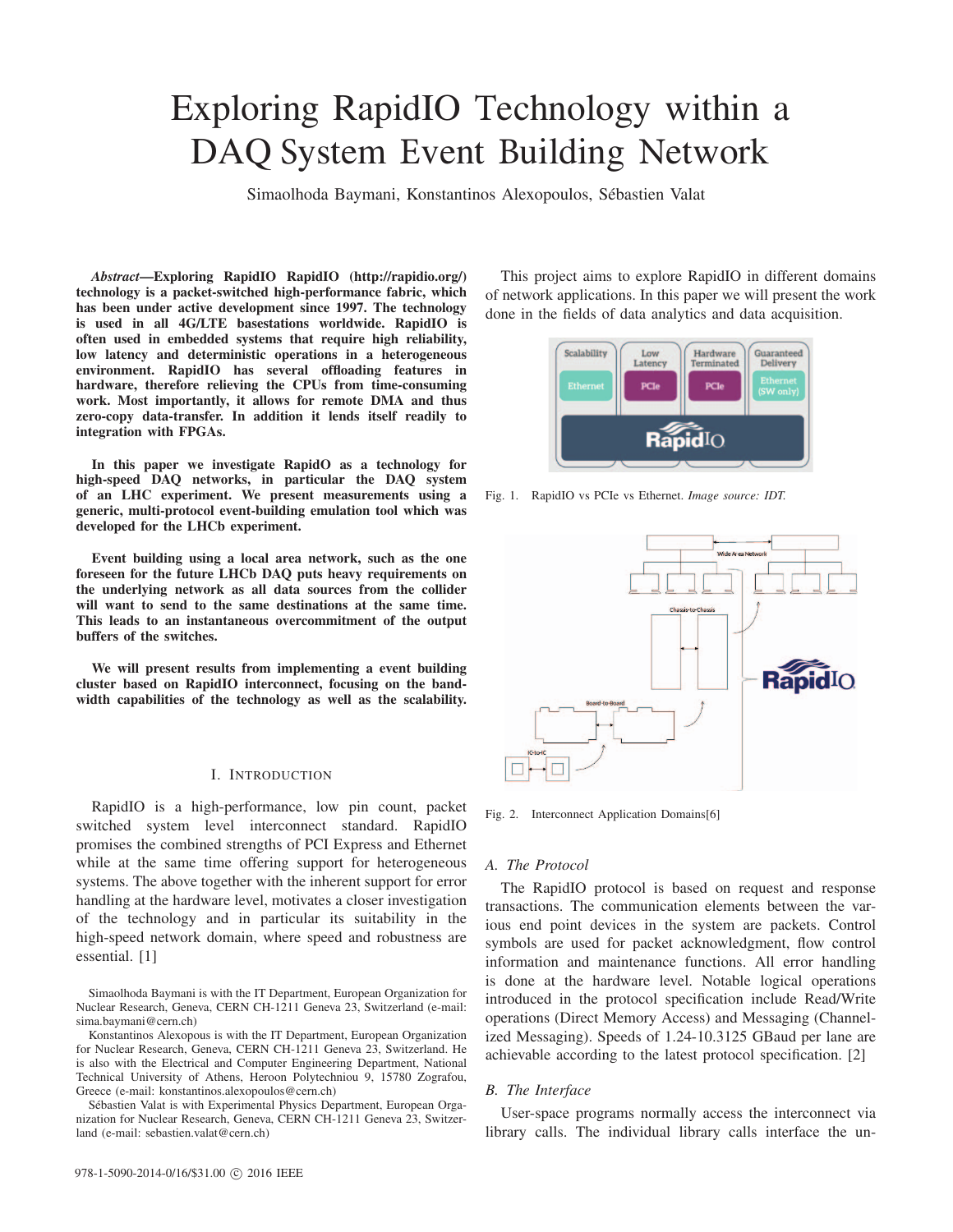derlying driver, which handles the creation and termination of connections, as well as the orchestration of *Channelized Messaging* (CM) and *remote DMA* operations (from now referred to as rDMA).

## *C. The Setup*

Our hardware setup consists of a 2U Quad unit with four Intel Xeon L5640@2.27GHz nodes, each with 48GB of RAM. Each server is equipped with an IDT Tsi721 PCIe to RapidIO Bridge, offering speeds at 14.5 Gbps. The nodes are connected to a 38-port Top of Rack (ToR) RapidIO Generation 2 switch box using QSFP+ cables. The switch ports offer speeds at 20Gbps. The speed difference between the switch port and the PCIe bridge are due to PCIe bus limitations.

The servers run on CERN CentOS release 7.2.1511. The RapidIO software stack used is Linux kernel drivers and libraries provided by IDT. This software package is under development.

#### II. ROOT

ROOT[3] is a data processing framework developed at CERN. Originally targeted at data analysis and simulations related to high-energy physics, ROOT is now used by numerous teams around the world in applications ranging from data mining to astronomy. For the project described ROOT has been extended to use the RapidIO protocol instead of TCP/IP, for transactions between two or more of its instances. For our purposes two implementations have been developed: one is utilizing CM and the other rDMA. Two important factors that influenced the respective designs were:

- 1) ROOT's internal bookkeeping and layering conventions
- 2) Limitations imposed by the current RapidIO library implementation

# *A. Channelized Messaging Implementation*

The Channelized Messaging implementation is comprised of consecutive send and receive function calls for the maximum discrete buffer size until the entirety of the data has been propagated to the other side. Every message is acknowledged in order to achieve synchronization.

# *B. Direct Memory Access Implementation*

The rDMA implementation is based on the same principle as the CM implementation. Consecutive writes of the maximum possible size are performed until the entirety of the data has been written to the target memory destination. Messages have been used for inititating and acknowledging every rDMA operation.

# *C. Benchmarking*

In order to evaluate RapidIO's performance for this particular extension of ROOT, the following scenario was outlined. A single server - multiple clients topology was set up. The server is running an instance of ROOT, which is accepting connections and, consecutively, data. The clients are sending data to the server concurrently.

The above has been used to evaluate the performance of both the CM and the rDMA implementation.





Fig. 3. ROOT - CM





On figures 3 and 4 the results for a certain range of transaction sizes for both implementations are shown.

## *E. Conclusions*

In order to correctly evaluate benchmarking results several factors need to be taken into account.

- ROOT utilizes its internal bookkeping. The various internal operations that are performed by ROOT can introduce an important overhead, which may skew the results.
- ROOT is a user-space application, managed by the Linux kernel. Scheduling operations can affect the performance of different transactions, introducing minor differences between each run.

Due to factors such as those stated above utilization close to the nominal was not achieved. However, a significant difference in speed was observed between the CM and the rDMA implementation, with the first maxing at around 120MBps and the second around 1000MBps. This is expected, as CM operations are targeted to orchestration, whereas rDMA operations are targeted to data transfers.

## III. DAQPIPE

LHCb-DAQPIPE, DAQ Protocol-Independent Performance Evaluator, is a benchmark application to test network fabrics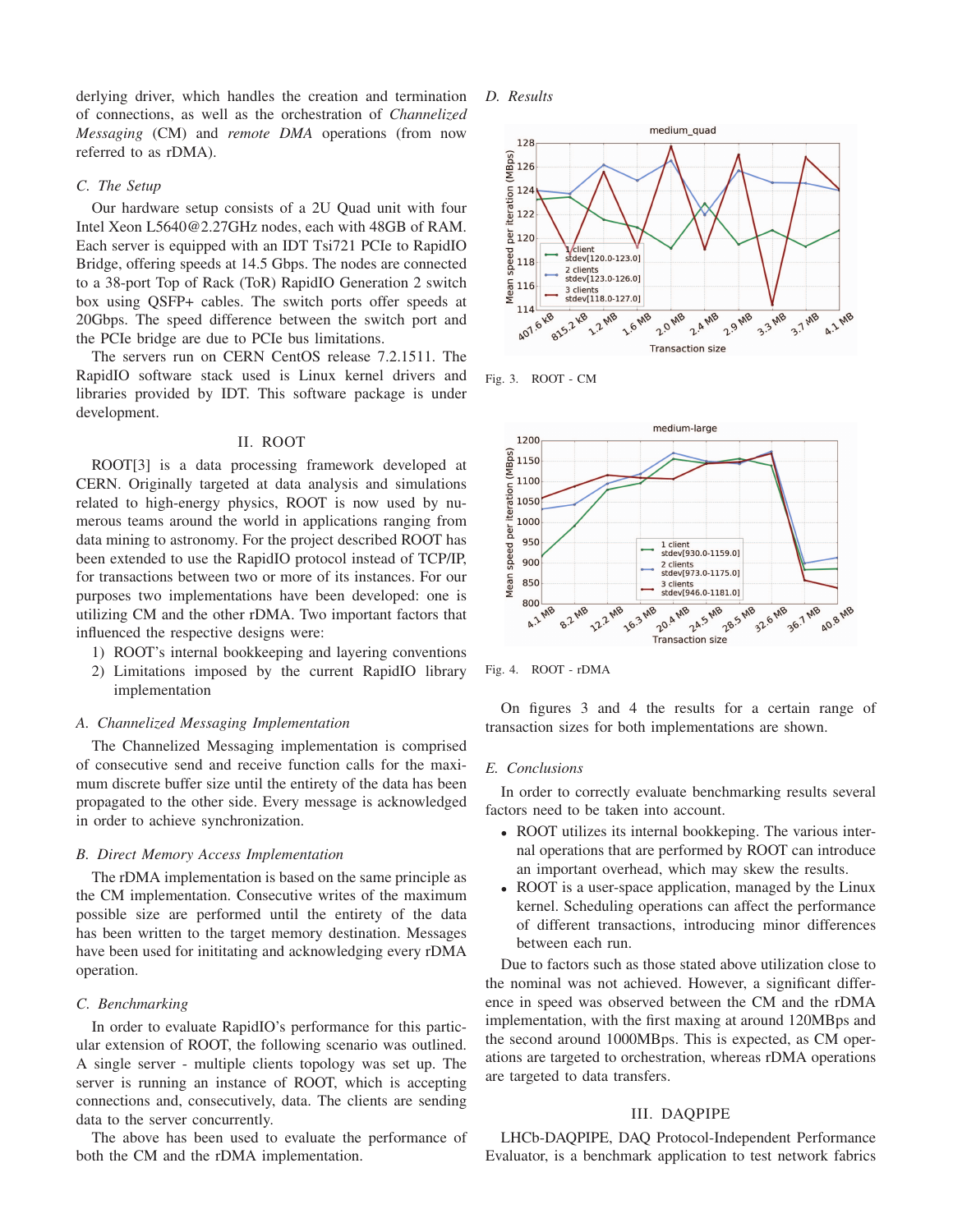for the future upgrade of the LHCb experiment at CERN. DAQPIPE emulates an event-builder based on a local area network, such as the one envisioned in the LHCb upgrade. The application is protocol, topology and transport agnostic, allowing for multidimensional testing of an interconnect. Several technologies have already been ported to DAQPIPE for evaluation.[4]

The event-building network itself is a fully connected network where nodes receive data from the readout system. This data is subsequently sorted into events. Data for one event may be spread out over several nodes and first has to be aggregated. The aggregation can be configured in many ways, with different aggregation protocols, memory layouts and network topologies. DAQPIPE has a large set of configuration parameters which allow for thorough testing of which parameter set that gives the most optimal results for a specific interconnect.



Fig. 5. Data aggregation in DAQPIPE[5]

# *B. Benchmarking*

DAQPIPE was run with both implementation versions across several sets of configurations, alternating between three and four nodes. Benchmarking parametrization was influenced by library limitations.

# *C. Results*

On figure 6 results are shown for the multiple segments implementation. As can be seen, the curve has not yet reached a stable state but is still reaching upwards pointing to a high probability of higher speeds if the allocation constraints are removed.



Fig. 6. Multisegment DAQPIPE with varying sizes

# *A. Implementation*

DAQPIPE was ported to RapidIO using both Channelized Messages and rDMA. Channelized Messages were used for commands, which are used to organize the event building and rDMA buffers were used as data buffers. Threads were used to synchronously handle connection operations.

Following the main porting work, the following limitations in the RapidIO library created the need for two variants of the port:

- 1) Due to a combination of restrictions in the Linux kernel and the current RapidIO library implementation, there is a maximum size of 2MB for each rDMA allocation
- 2) Due to hardware constraints, there can be maximum 8 rDMA allocations at one time

In the standard implementation of DAQPIPE, each node will have a read and write buffer. The read buffer contains the readout data, i.e. parts of an event. The write buffer is for aggregating this event data into a full event. Nodes use offsets to write the event data into the corresponding address of the recipient node. With limited buffer size, each node can only collect a certain number of events.

In the alternative implementation, each node will instead have *multiple* write buffers, also called segments, which allows for a larger accumulated buffer size. However, the number of allocations need to obey the maximum limit. Thus, this solution limits the number of readout cards that can be connected to each unit.

# *D. Conclusions*

The DAQPIPE architecture uses commands to orchestrate the event data aggregation. Event data is subsequently stored in memory segments. In this sense, RapidIO CM and rDMA features fit well with the paradigms used by DAQPIPE. The need for an alternative write segment layout brings another interesting aspect into view, namely how the interconnect handles multiple, concurrent allocations.

# ACKNOWLEDGMENT

The authors would like to thank Mohammad Akhter, Alexandre Bounine, Devashish Paul, Barry Wood from Integrated Device Technology and Olof Bärring, Niko Neufeld and Alexandru Grigore from the European Organization for Nuclear Reasearch, for their support and collaboration. The authors would also like to thank IDT for its membership and technical collaboration with CERN openlab.

#### **REFERENCES**

- [1] Architecture and Systems Platform, *RapidIOTM: An Embedded System Component Network Architecture*. Motorola Semiconductor Product Section. [Online]. Available: http://www.cs.ucr.edu/ mart/CS260/rapidIO.pdf
- [2] RapidIO.org, *RapidIOTM Interconnect Specification Version 3.1*. [Online]. Available: http://www.rapidio.org/wp-content/uploads/2014/10/RapidIO-3.1-Specification.pdf
- [3] Rene Brun and Fons Rademakers, *ROOT An Object Oriented Data Analysis Framework*, Proceedings AIHENP'96 Workshop, Lausanne, Sep. 1996, Nucl. Inst. & Meth. in Phys. Res. A 389 (1997) 81-86. See also http://root.cern.ch/